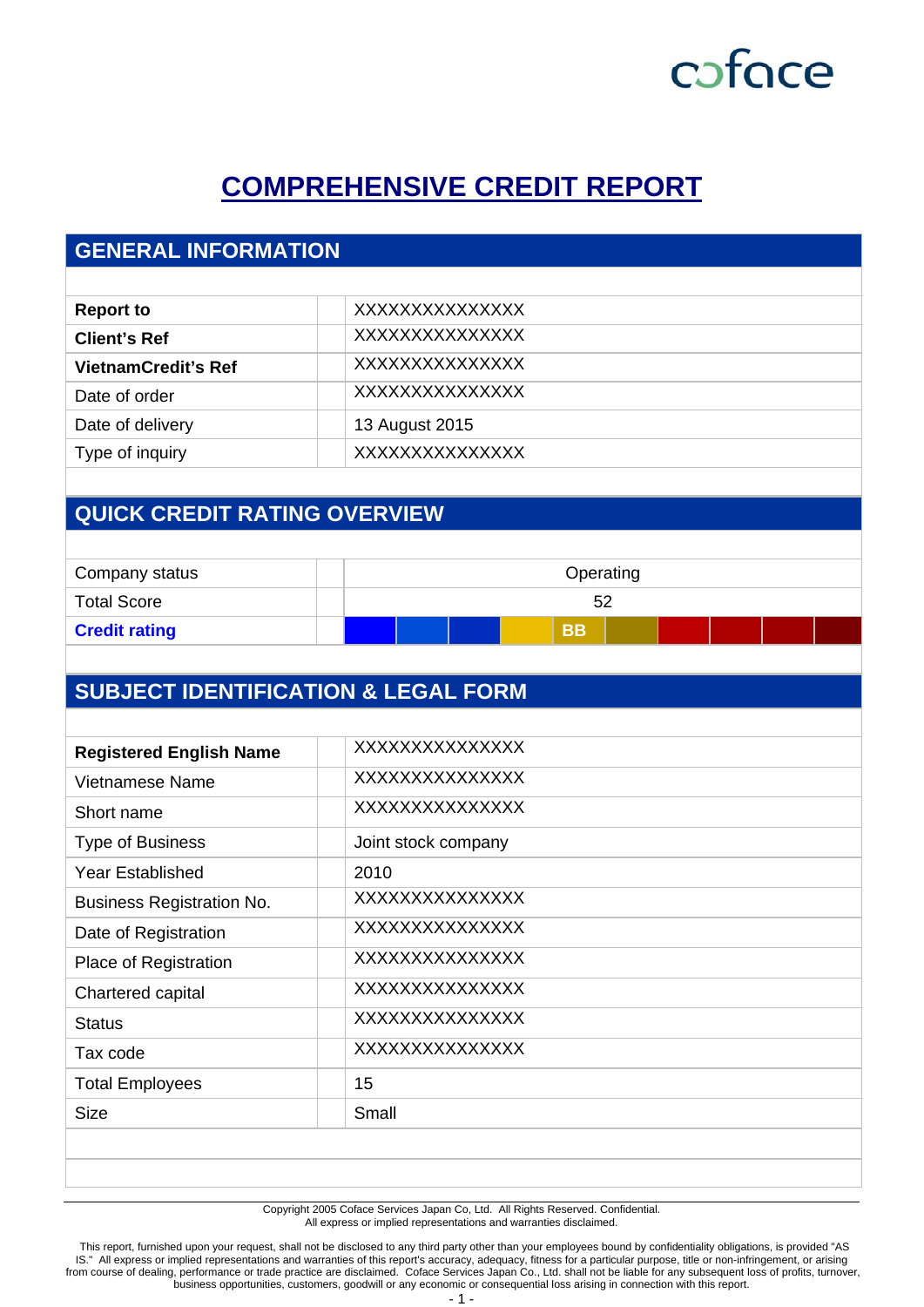### **ADDRESSES**

| <b>Head Office</b> |                |  |
|--------------------|----------------|--|
| Address            | XXXXXXXXXXXXXX |  |
| Telephone          | XXXXXXXXXXXXXX |  |
|                    |                |  |

#### **Transaction office in Ha Noi**

| Address   | XXXXXXXXXXXXXXX |
|-----------|-----------------|
| Telephone | XXXXXXXXXXXXXX  |
| Fax       | XXXXXXXXXXXXXX  |

### **SUBSIDIARIES AND RELATED COMPANIES**

#### **1. RELATED COMPANY - VIETNAM HEAVY TRUCK JOINT STOCK COMPANY**

| <b>Business Registration</b> | XXXXXXXXXXXXXX  |
|------------------------------|-----------------|
| Tax code                     | XXXXXXXXXXXXXX  |
| Address                      | XXXXXXXXXXXXXX  |
| Tel                          | XXXXXXXXXXXXXXX |
| Fax                          | XXXXXXXXXXXXXX  |

#### **2. RELATED COMPANY - VIET NAM INTERNATIONAL MINERAL COMPANY LIMITED**

| <b>Business Registration</b> | XXXXXXXXXXXXXX |
|------------------------------|----------------|
| Tax code                     | XXXXXXXXXXXXXX |
| Address                      | XXXXXXXXXXXXXX |
| Tel                          | XXXXXXXXXXXXXX |

#### **3. RELATED COMPANY - VIETNAM INTERNATIONAL GENERAL TRADING AND SERVICE COMPANY LIMITED**

| <b>Business Registration</b> | XXXXXXXXXXXXXXX |
|------------------------------|-----------------|
| Tax code                     | XXXXXXXXXXXXXX  |
| Address                      | XXXXXXXXXXXXXX  |

### **DIRECTORS**

| 1. NAME | XXXXXXXXXXXXXXX |
|---------|-----------------|
|         | XXXXXXXXXXXXXX  |

Copyright 2005 Coface Services Japan Co, Ltd. All Rights Reserved. Confidential. All express or implied representations and warranties disclaimed.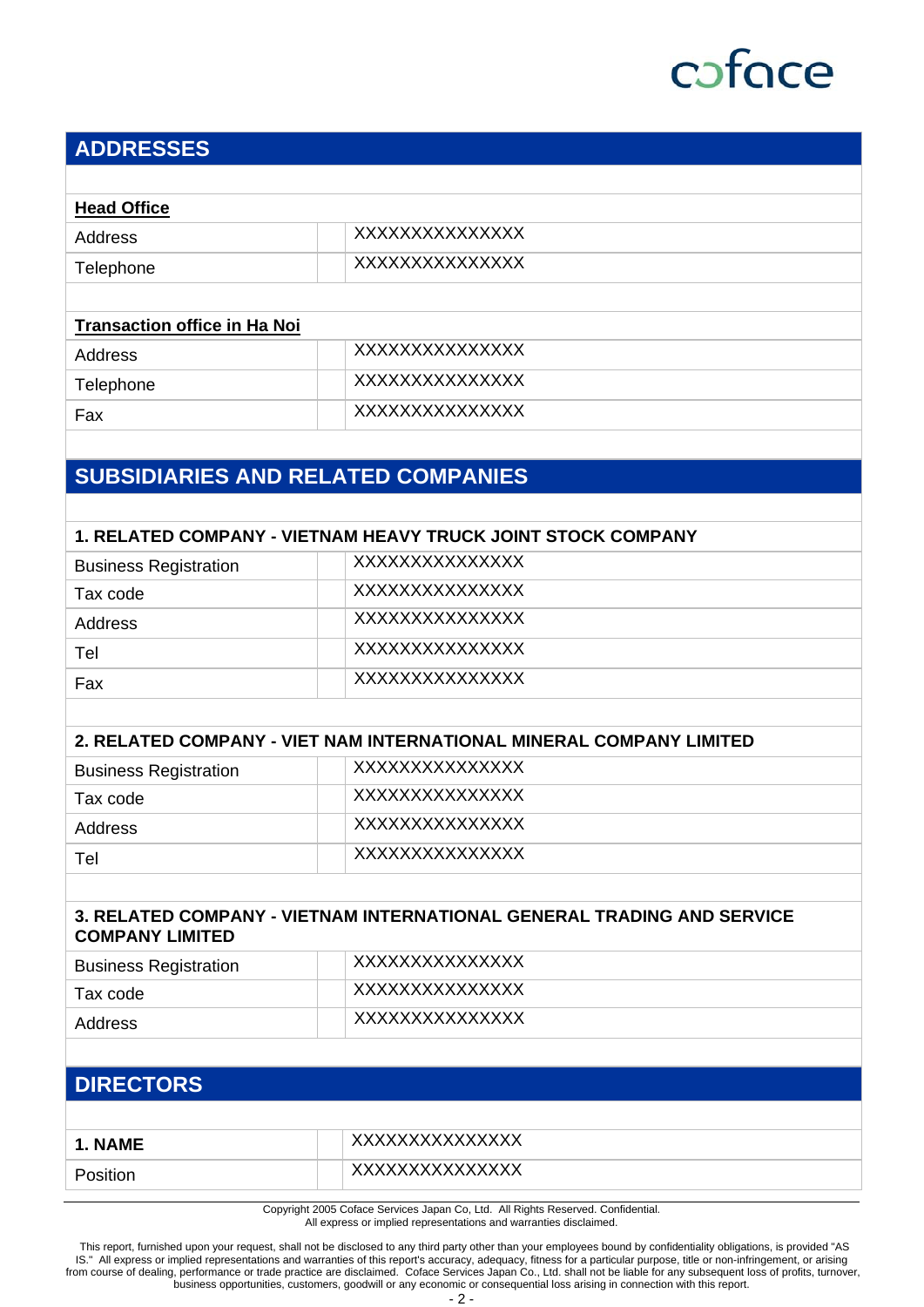| Date of Birth             | XXXXXXXXXXXXXX                                                                                 |
|---------------------------|------------------------------------------------------------------------------------------------|
| ID Number/Passport        | XXXXXXXXXXXXXXX                                                                                |
| <b>ID Issue Date</b>      | 02 May 2012                                                                                    |
| <b>ID Issue Place</b>     | Hanoi Department of Public Security                                                            |
| Resident                  | No.17, Lane 95, Bach Dang Str., Chuong Duong Ward, Hoan<br>Kiem District, Ha Noi City, Vietnam |
| <b>Nationality</b>        | Vietnamese                                                                                     |
|                           |                                                                                                |
| 2. NAME                   | XXXXXXXXXXXXXX                                                                                 |
| Position                  | XXXXXXXXXXXXXX                                                                                 |
| Date of Birth             | XXXXXXXXXXXXXX                                                                                 |
| <b>ID Number/Passport</b> | XXXXXXXXXXXXXX                                                                                 |
| <b>ID Issue Place</b>     | Hanoi Department of Public Security                                                            |
| Resident                  | No.48A, Ly Thuong Kiet Str., Tran Hung Dao Ward, Hoan Kiem<br>District, Ha Noi City, Vietnam   |
| Nationality               | Vietnamese                                                                                     |

## **BUSINESS NATURE AND ACTIVITIES**

The subject registers operation in many fields including of transport, logistic, installing of electric system, agriculture and mining.

## **IMPORT & EXPORT ACTIVITIES**

#### **IMPORT:**

| Market          | China, Korea |  |
|-----------------|--------------|--|
| Mode of payment |              |  |

#### **EXPORT:**

*Note: Currently, the subject does not export* 

### **BANKERS**

#### **HOCHIMINH HOUSING DEVELOPMENT JOINT STOCK BANK HOAN KIEM BRANCH**

Address No.98B, Tran Hung Dao Str, Hoan Kiem District, Ha Noi City, Vietnam

> Copyright 2005 Coface Services Japan Co, Ltd. All Rights Reserved. Confidential. All express or implied representations and warranties disclaimed.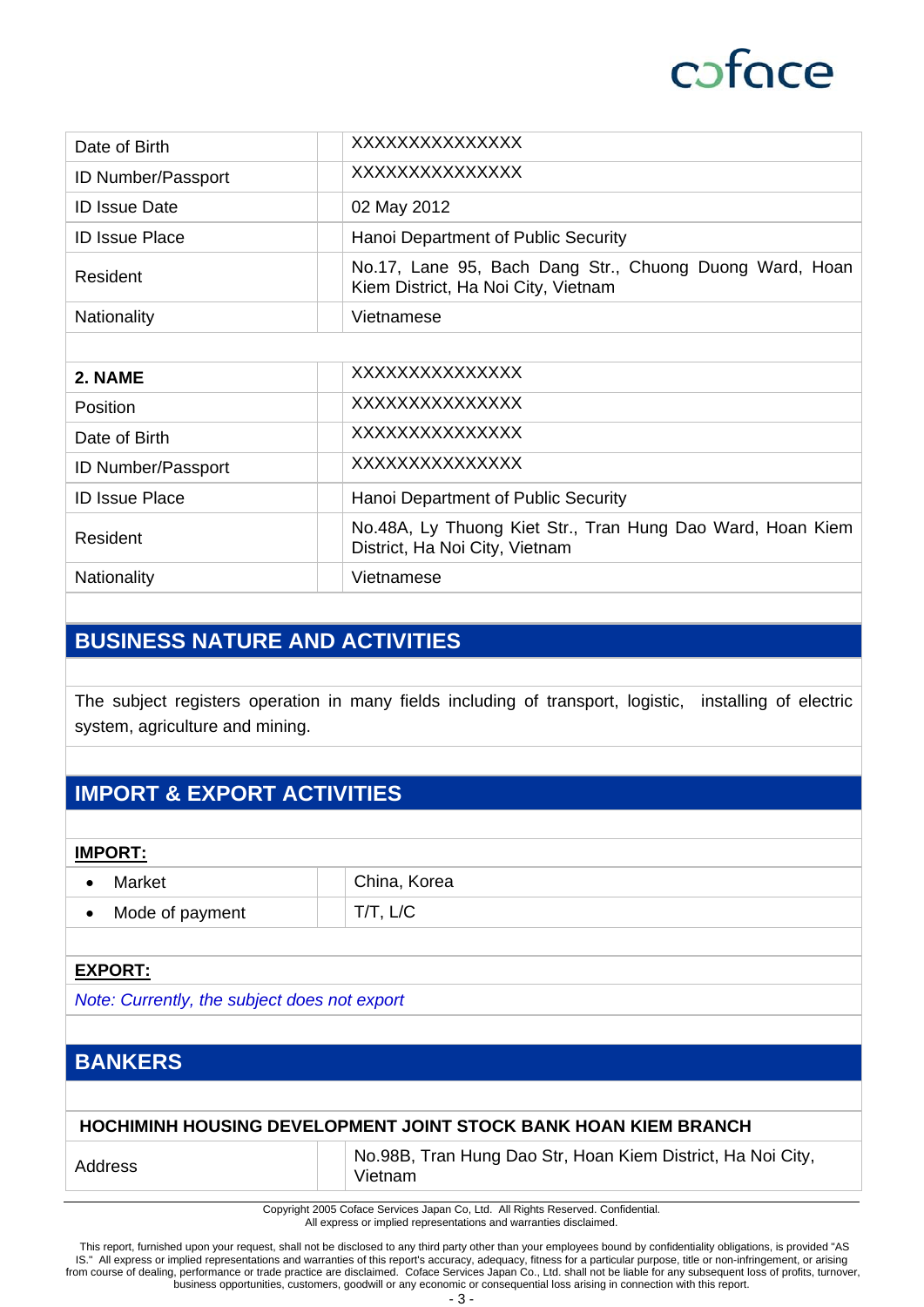| Telephone               | (84-4) 39410 177 - 39410 175 |
|-------------------------|------------------------------|
| Fax                     | (84-4) 39410 174             |
|                         |                              |
| <b>SHAREHOLDERS</b>     |                              |
|                         |                              |
| 1. NAME                 | XXXXXXXXXXXXXX               |
| Position                | <b>XXXXXXXXXXXXXXX</b>       |
| Date of Birth           | XXXXXXXXXXXXXXX              |
| ID Number/Passport      | XXXXXXXXXXXXXX               |
| Issued on               | XXXXXXXXXXXXXXX              |
| <b>Issued Place</b>     | XXXXXXXXXXXXXX               |
| Resident                | XXXXXXXXXXXXXX               |
| Nationality             | Vietnamese                   |
| <b>Number of Shares</b> | 1,600,000                    |
| Value of shares         | VND 16,000,000,000           |
| Percentage              | 80%                          |
|                         |                              |
| 2. NAME                 | XXXXXXXXXXXXXX               |
| Position                | XXXXXXXXXXXXXXX              |
| Date of Birth           | XXXXXXXXXXXXXXX              |
| ID Number/Passport      | XXXXXXXXXXXXXX               |
| <b>Issued Place</b>     | XXXXXXXXXXXXXXX              |
| Resident                | XXXXXXXXXXXXXX               |
| Nationality             | Vietnamese                   |
| <b>Number of Shares</b> | 200,000                      |
| Value of shares         | VND 2,000,000,000            |
| Percentage              | 10%                          |
|                         |                              |
| 3. NAME                 | XXXXXXXXXXXXXX               |
| Date of Birth           | XXXXXXXXXXXXXXX              |
| ID Number/Passport      | XXXXXXXXXXXXXXX              |
| Resident                | XXXXXXXXXXXXXX               |
| Nationality             | XXXXXXXXXXXXXX               |
| <b>Number of Shares</b> | 200,000                      |
| Value of shares         | VND 2,000,000,000            |
| Percentage              | 10%                          |

Copyright 2005 Coface Services Japan Co, Ltd. All Rights Reserved. Confidential. All express or implied representations and warranties disclaimed.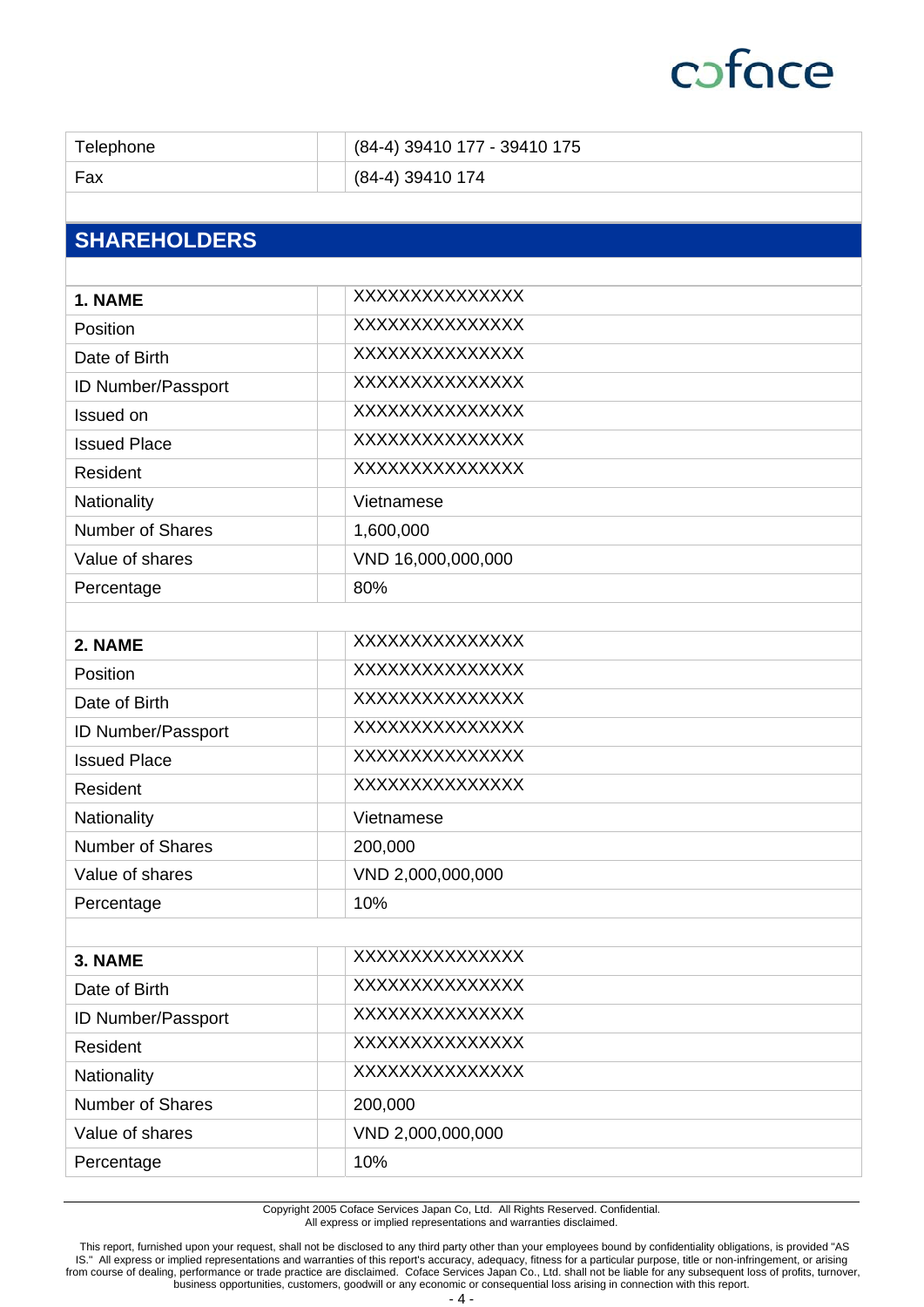

## **FINANCIAL DATA**

| <b>BALANCE SHEET</b>                                       |                |                |                      |  |
|------------------------------------------------------------|----------------|----------------|----------------------|--|
|                                                            |                |                | <b>Unit: One VND</b> |  |
| <b>Balance sheet date</b>                                  | 30/06/2015     | 31/12/2014     | 31/12/2013           |  |
| Number of weeks                                            | 26             | 52             | 52                   |  |
|                                                            | <b>ASSETS</b>  |                |                      |  |
| <b>A-CURRENT ASSETS</b>                                    | 43,062,988,690 | 42,460,332,387 | 30,480,703,046       |  |
| I. Cash and cash equivalents                               | 2,215,518,639  | 2,722,344,109  | 1,645,998,876        |  |
| 1. Cash                                                    | 2,215,518,639  | 2,722,344,109  | 1,645,998,876        |  |
| 2. Cash equivalents                                        | 0              | 0              | 0                    |  |
| II. Short-term investments                                 | 0              | $\mathbf 0$    | $\mathbf 0$          |  |
| 1. Short-term investments                                  | $\Omega$       | 0              | 0                    |  |
| 2. Provisions for devaluation of short-term<br>investments | 0              | 0              | 0                    |  |
| III. Accounts receivable                                   | 21,953,640,409 | 26,668,939,980 | 14,776,916,439       |  |
| 1. Receivable from customers                               | 15,219,810,691 | 20,340,415,991 | 8,949,104,450        |  |
| 2. Prepayments to suppliers                                | 0              | 0              | $\mathbf{0}$         |  |
| 3. Inter-company receivable                                | 1,233,829,718  | 828,523,989    | 327,811,989          |  |
| 4. Receivable according to the progress of<br>construction | 0              | 0              | 0                    |  |
| 5. Other receivable                                        | 5,500,000,000  | 5,500,000,000  | 5,500,000,000        |  |
| 6. Provisions for bad debts                                | 0              | 0              | 0                    |  |
| <b>IV. Inventories</b>                                     | 17,963,988,511 | 12,395,446,697 | 13,878,611,648       |  |
| 1. Inventories                                             | 17,963,988,511 | 12,395,446,697 | 13,878,611,648       |  |
| 2. Provisions for devaluation of inventories               | 0              | 0              | 0                    |  |
| <b>V. Other Current Assets</b>                             | 929,841,131    | 673,601,601    | 179,176,083          |  |
| 1. Short-term prepaid expenses                             | 150,000,000    | 150,000,000    | 174,838,710          |  |
| 2. VAT to be deducted                                      | 15,442,331     | 6,688,925      | 4,337,373            |  |
| 3. Taxes and other accounts receivable from<br>the State   | $\mathbf 0$    | 0              | 0                    |  |
| 4. Other current assets                                    | 764,398,800    | 516,912,676    | 0                    |  |
| <b>B. LONG-TERM ASSETS</b>                                 | 22,941,126,362 | 23,933,842,877 | 25,919,275,907       |  |
| I. Long term accounts receivable                           | 0              | 0              | 0                    |  |
| 1. Long term account receivable from<br>customers          | 0              | 0              | 0                    |  |
| 2. Working capital in affiliates                           | 0              | $\pmb{0}$      | 0                    |  |

Copyright 2005 Coface Services Japan Co, Ltd. All Rights Reserved. Confidential. All express or implied representations and warranties disclaimed.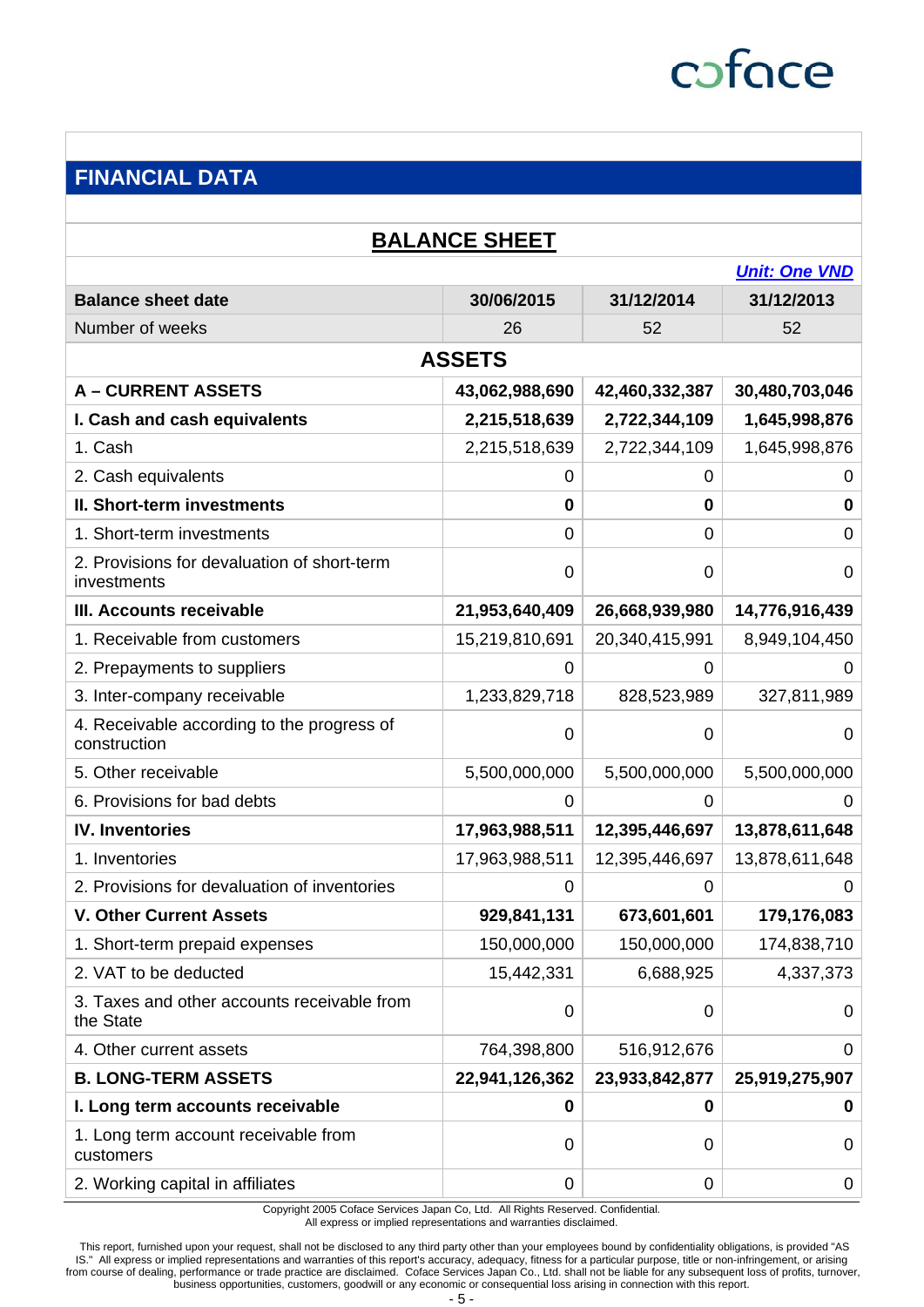| 3. Long-term inter-company receivable                     | 0                  | $\pmb{0}$        | 0                |
|-----------------------------------------------------------|--------------------|------------------|------------------|
| 4. Other long-term receivable                             | 0                  | $\mathbf 0$      | 0                |
| 5. Provisions for bad debts from customers                | 0                  | $\mathbf 0$      | 0                |
| <b>II. Fixed assets</b>                                   | 22,686,126,362     | 23,678,842,877   | 25,664,275,907   |
| 1. Tangible assets                                        | 22,686,126,362     | 23,678,842,877   | 25,664,275,907   |
| - Historical costs                                        | 28,275,098,180     | 28,275,098,180   | 28,275,098,180   |
| - Accumulated depreciation                                | $-5,588,971,818$   | $-4,596,255,303$ | $-2,610,822,273$ |
| 2. Financial leasehold assets                             | 0                  | 0                | 0                |
| - Historical costs                                        | 0                  | $\mathbf 0$      | 0                |
| - Accumulated depreciation                                | 0                  | $\mathbf 0$      | 0                |
| 3. Intangible assets                                      | 0                  | 0                | 0                |
| - Initial costs                                           | 0                  | $\mathbf 0$      | 0                |
| - Accumulated amortization                                | 0                  | $\mathbf 0$      | $\mathbf 0$      |
| 4. Construction-in-progress                               | 0                  | $\mathbf 0$      | $\mathbf 0$      |
| III. Investment property                                  | 0                  | $\mathbf 0$      | 0                |
| <b>Historical costs</b>                                   | 0                  | $\mathbf 0$      | 0                |
| Accumulated depreciation                                  | 0                  | $\mathbf 0$      | 0                |
| <b>IV. Long-term investments</b>                          | 0                  | $\bf{0}$         | 0                |
| 1. Investments in affiliates                              | 0                  | 0                | 0                |
| 2. Investments in business concerns and joint<br>ventures | 0                  | 0                | 0                |
| 3. Other long-term investments                            | 0                  | $\mathbf 0$      | 0                |
| 4. Provisions for devaluation of long-term<br>investments | 0                  | 0                | 0                |
| V. Other long-term assets                                 | 255,000,000        | 255,000,000      | 255,000,000      |
| 1. Long-term prepaid expenses                             | 255,000,000        | 255,000,000      | 255,000,000      |
| 2. Deferred income tax assets                             | 0                  | 0                | 0                |
| 3. Other long-term assets                                 | 0                  | $\mathbf 0$      | $\pmb{0}$        |
| <b>VI. Goodwill</b>                                       | 0                  | $\mathbf 0$      | 0                |
| 1. Goodwill                                               | 0                  | $\mathbf 0$      | 0                |
| <b>TOTAL ASSETS</b>                                       | 66,004,115,052     | 66,394,175,264   | 56,399,978,953   |
|                                                           |                    |                  |                  |
|                                                           | <b>LIABILITIES</b> |                  |                  |
| <b>A-LIABILITIES</b>                                      | 10,769,375,142     | 15,266,343,161   | 14,337,519,493   |
| <b>I. Current liabilities</b>                             | 10.769.375.142     | 15.266.343.161   | 14.337.519.493   |

| A' LIADILITIES                |                | $10, 703, 373, 142$ $13, 200, 343, 101$ | U4,JJJ,JJJ,49J |
|-------------------------------|----------------|-----------------------------------------|----------------|
| <b>I. Current liabilities</b> | 10,769,375,142 | 15,266,343,161                          | 14,337,519,493 |
| 1. Short-term debts and loans |                | 5,000,000,000                           | 10,000,000,000 |
| 2. Payable to suppliers       | 9,742,648,190  | 8,000,000,000                           | 2,625,041,781  |

Copyright 2005 Coface Services Japan Co, Ltd. All Rights Reserved. Confidential. All express or implied representations and warranties disclaimed.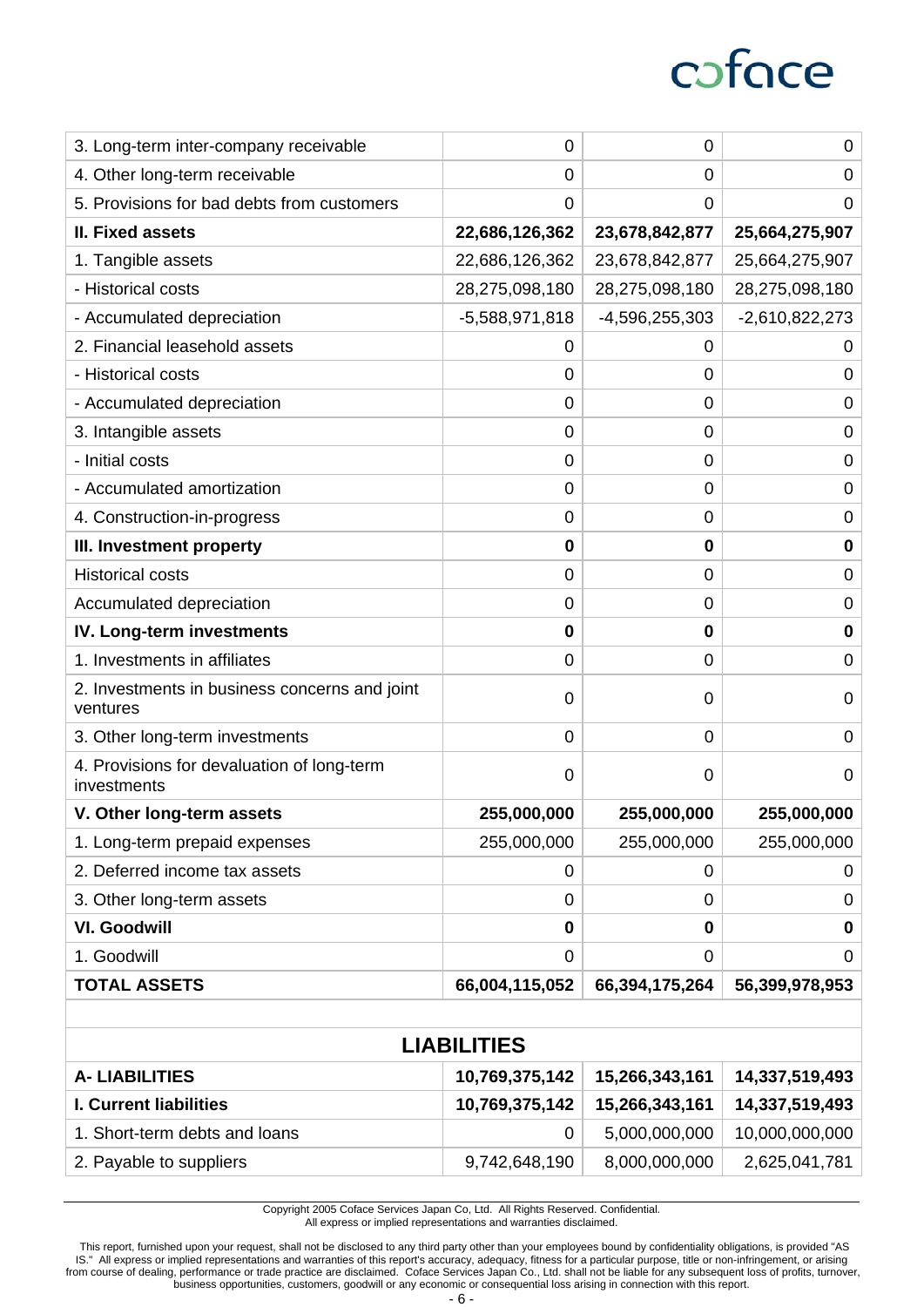| 3. Advances from customers                                        | 0              | $\mathbf 0$    | 0              |
|-------------------------------------------------------------------|----------------|----------------|----------------|
| 4. Taxes and other obligations to the State<br><b>Budget</b>      | 1,026,726,952  | 2,266,343,161  | 1,712,477,712  |
| 5. Payable to employees                                           | 0              | $\mathbf 0$    | 0              |
| 6. Accrued expenses                                               | 0              | $\mathbf 0$    | 0              |
| 7. Inter-company payable                                          | 0              | 0              | 0              |
| 8. Payable according to the progress of<br>construction contracts | 0              | 0              | 0              |
| 9. Other payable                                                  | 0              | $\mathbf 0$    | 0              |
| 10. Provisions for short-term accounts payable                    | 0              | 0              | 0              |
| 11. Bonus and welfare funds                                       | 0              | $\mathbf 0$    | 0              |
| II. Long-Term Liabilities                                         | 0              | 0              | 0              |
| 1. Long-term accounts payable to suppliers                        | 0              | 0              | 0              |
| 2. Long-term inter-company payable                                | 0              | 0              | 0              |
| 3. Other long-term payable                                        | 0              | $\overline{0}$ | $\mathbf 0$    |
| 4. Long-term debts and loans                                      | 0              | $\mathbf 0$    | $\pmb{0}$      |
| 5. Deferred income tax payable                                    | 0              | $\overline{0}$ | 0              |
| 6. Provisions for unemployment allowances                         | 0              | $\mathbf 0$    | 0              |
| 7. Provisions for long-term accounts payable                      | 0              | $\mathbf 0$    | 0              |
| 8. Unearned Revenue                                               | 0              | $\mathbf 0$    | 0              |
|                                                                   |                |                |                |
| 9. Science and technology development fund                        | 0              | 0              | 0              |
| <b>B- OWNER'S EQUITY</b>                                          | 55,234,739,910 | 51,127,832,103 | 42,062,459,460 |
| <b>I. OWNER'S EQUITY</b>                                          | 55,234,739,910 | 51,127,832,103 | 42,062,459,460 |
| 1. Capital                                                        | 30,000,000,000 | 30,000,000,000 | 30,000,000,000 |
| 2. Share premiums                                                 | 0              | 0              | 0              |
| 3. Other sources of capital                                       | 0              | $\mathbf 0$    | 0              |
| 4. Treasury stocks                                                | 0              | $\mathbf 0$    | 0              |
| 5. Differences on asset revaluation                               | 0              | 0              | 0              |
| 6. Foreign exchange differences                                   | 0              | 0              | 0              |
| 7. Business promotion fund                                        | 0              | $\overline{0}$ | 0              |
| 8. Financial reserved fund                                        | 0              | $\mathbf 0$    | 0              |
| 9. Other funds                                                    | 0              | $\mathbf 0$    | 0              |
| 10. Retained earnings                                             | 25,234,739,910 | 21,127,832,103 | 12,062,459,460 |
| 11. Construction investment fund                                  | 0              | 0              | 0              |
| 12. Business arrangement supporting fund                          | 0              | 0              | 0              |
| II. Other sources and funds                                       | 0              | 0              | 0              |
| 1. Bonus and welfare funds (Elder form)                           | 0              | $\mathbf 0$    | 0              |

Copyright 2005 Coface Services Japan Co, Ltd. All Rights Reserved. Confidential. All express or implied representations and warranties disclaimed.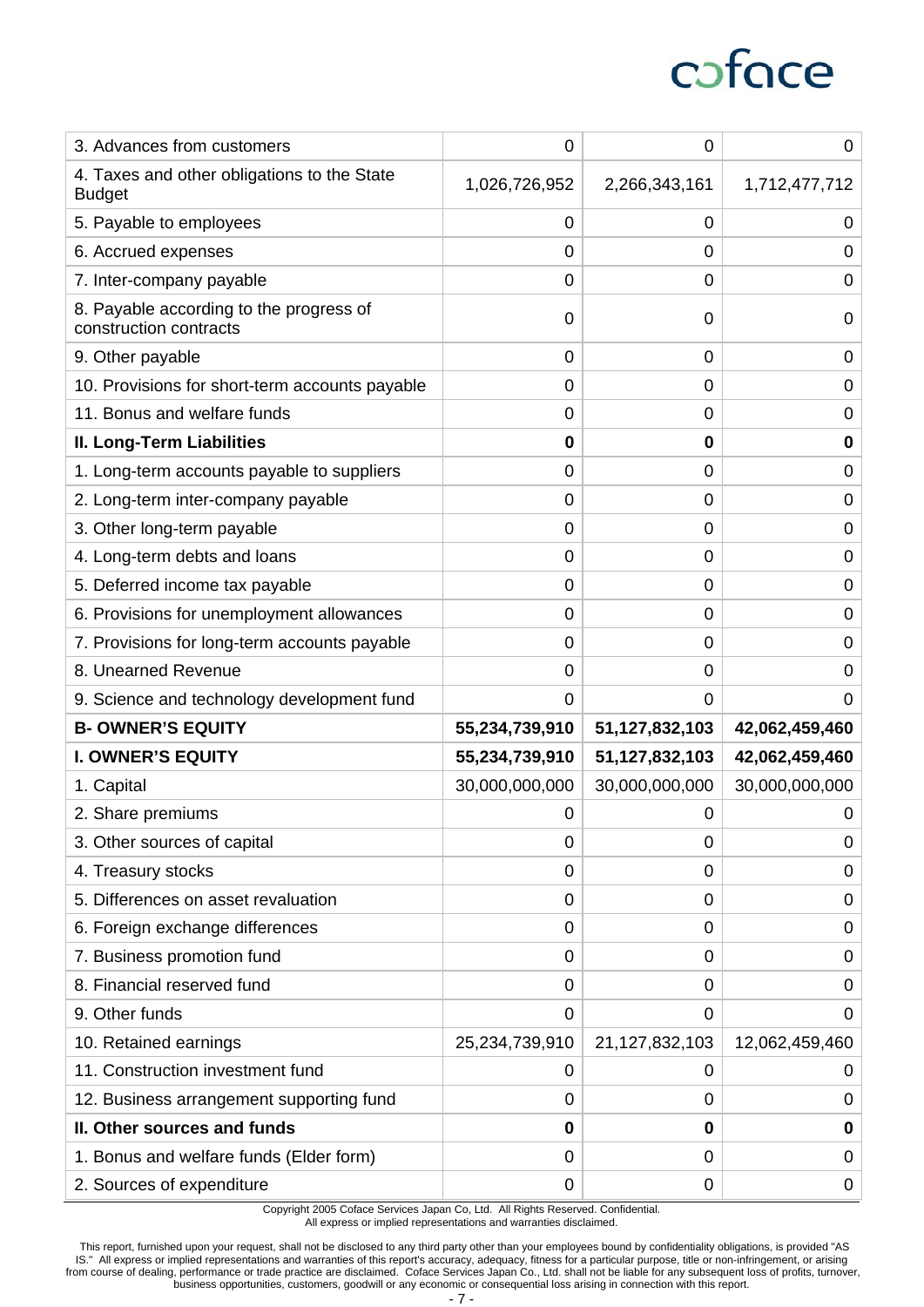| 3. Fund to form fixed assets<br>$\mathbf 0$<br>$\mathbf 0$<br><b>MINORITY'S INTEREST</b><br>0<br>$\bf{0}$<br><b>TOTAL LIABILITIES AND OWNER'S EQUITY</b><br>66,004,115,052<br>66,394,175,264<br><b>PROFIT &amp; LOSS STATEMENT</b><br>01/01/2015 -<br><b>Description</b><br><b>FY2014</b><br><b>FY2013</b><br>30/06/2015<br>1. Total Sales<br>50,383,226,282<br>109,124,110,492<br>2. Deduction item<br>0<br>0<br>3. Net revenue<br>109,124,110,492<br>50,383,226,282<br>4. Costs of goods sold<br>42,704,512,128<br>91,932,656,690<br>5. Gross profit<br>17,191,453,802<br>7,678,714,154<br>6. Financial income<br>30,124,579<br>45,125,478<br>131,250,000<br>525,512,548<br>7. Financial expenses<br>- In which: Loan interest expenses<br>8. Selling expenses<br>824,578,932<br>1,515,421,547<br>9. Administrative overheads<br>1,619,375,042<br>3,863,929,381<br>10. Net operating profit<br>5,133,634,759<br>11,331,715,804<br>11. Other income<br>$\mathbf 0$<br>0<br>12. Other expenses<br>$\mathbf 0$<br>$\overline{0}$<br>13. Other profit /(loss)<br>$\mathbf 0$<br>$\bf{0}$<br>14. Interest from subsidiaries/related<br>$\mathbf 0$<br>$\overline{0}$<br>companies<br>15. Total accounting profit before tax<br>5,133,634,759<br>11,331,715,804<br>16. Current corporate income tax<br>1,026,726,952<br>2,266,343,161<br>17. Deferred corporate income tax<br>0<br>0 |                      |               |               |                |
|----------------------------------------------------------------------------------------------------------------------------------------------------------------------------------------------------------------------------------------------------------------------------------------------------------------------------------------------------------------------------------------------------------------------------------------------------------------------------------------------------------------------------------------------------------------------------------------------------------------------------------------------------------------------------------------------------------------------------------------------------------------------------------------------------------------------------------------------------------------------------------------------------------------------------------------------------------------------------------------------------------------------------------------------------------------------------------------------------------------------------------------------------------------------------------------------------------------------------------------------------------------------------------------------------------------------------------------------------------------------------------|----------------------|---------------|---------------|----------------|
|                                                                                                                                                                                                                                                                                                                                                                                                                                                                                                                                                                                                                                                                                                                                                                                                                                                                                                                                                                                                                                                                                                                                                                                                                                                                                                                                                                                  |                      |               |               | $\mathbf 0$    |
|                                                                                                                                                                                                                                                                                                                                                                                                                                                                                                                                                                                                                                                                                                                                                                                                                                                                                                                                                                                                                                                                                                                                                                                                                                                                                                                                                                                  |                      |               |               | 0              |
|                                                                                                                                                                                                                                                                                                                                                                                                                                                                                                                                                                                                                                                                                                                                                                                                                                                                                                                                                                                                                                                                                                                                                                                                                                                                                                                                                                                  |                      |               |               | 56,399,978,953 |
|                                                                                                                                                                                                                                                                                                                                                                                                                                                                                                                                                                                                                                                                                                                                                                                                                                                                                                                                                                                                                                                                                                                                                                                                                                                                                                                                                                                  |                      |               |               |                |
|                                                                                                                                                                                                                                                                                                                                                                                                                                                                                                                                                                                                                                                                                                                                                                                                                                                                                                                                                                                                                                                                                                                                                                                                                                                                                                                                                                                  |                      |               |               |                |
|                                                                                                                                                                                                                                                                                                                                                                                                                                                                                                                                                                                                                                                                                                                                                                                                                                                                                                                                                                                                                                                                                                                                                                                                                                                                                                                                                                                  |                      |               |               |                |
|                                                                                                                                                                                                                                                                                                                                                                                                                                                                                                                                                                                                                                                                                                                                                                                                                                                                                                                                                                                                                                                                                                                                                                                                                                                                                                                                                                                  |                      |               |               |                |
|                                                                                                                                                                                                                                                                                                                                                                                                                                                                                                                                                                                                                                                                                                                                                                                                                                                                                                                                                                                                                                                                                                                                                                                                                                                                                                                                                                                  |                      |               |               | 91,446,838,500 |
|                                                                                                                                                                                                                                                                                                                                                                                                                                                                                                                                                                                                                                                                                                                                                                                                                                                                                                                                                                                                                                                                                                                                                                                                                                                                                                                                                                                  |                      |               |               | 0              |
|                                                                                                                                                                                                                                                                                                                                                                                                                                                                                                                                                                                                                                                                                                                                                                                                                                                                                                                                                                                                                                                                                                                                                                                                                                                                                                                                                                                  |                      |               |               | 91,446,838,500 |
|                                                                                                                                                                                                                                                                                                                                                                                                                                                                                                                                                                                                                                                                                                                                                                                                                                                                                                                                                                                                                                                                                                                                                                                                                                                                                                                                                                                  |                      |               |               | 76,953,786,950 |
|                                                                                                                                                                                                                                                                                                                                                                                                                                                                                                                                                                                                                                                                                                                                                                                                                                                                                                                                                                                                                                                                                                                                                                                                                                                                                                                                                                                  |                      |               |               | 14,493,051,550 |
|                                                                                                                                                                                                                                                                                                                                                                                                                                                                                                                                                                                                                                                                                                                                                                                                                                                                                                                                                                                                                                                                                                                                                                                                                                                                                                                                                                                  |                      |               |               | 35,215,421     |
|                                                                                                                                                                                                                                                                                                                                                                                                                                                                                                                                                                                                                                                                                                                                                                                                                                                                                                                                                                                                                                                                                                                                                                                                                                                                                                                                                                                  |                      |               |               | 437,500,000    |
|                                                                                                                                                                                                                                                                                                                                                                                                                                                                                                                                                                                                                                                                                                                                                                                                                                                                                                                                                                                                                                                                                                                                                                                                                                                                                                                                                                                  |                      |               |               |                |
|                                                                                                                                                                                                                                                                                                                                                                                                                                                                                                                                                                                                                                                                                                                                                                                                                                                                                                                                                                                                                                                                                                                                                                                                                                                                                                                                                                                  |                      |               |               | 1,545,125,412  |
|                                                                                                                                                                                                                                                                                                                                                                                                                                                                                                                                                                                                                                                                                                                                                                                                                                                                                                                                                                                                                                                                                                                                                                                                                                                                                                                                                                                  |                      |               |               | 3,983,252,997  |
|                                                                                                                                                                                                                                                                                                                                                                                                                                                                                                                                                                                                                                                                                                                                                                                                                                                                                                                                                                                                                                                                                                                                                                                                                                                                                                                                                                                  |                      |               |               | 8,562,388,562  |
|                                                                                                                                                                                                                                                                                                                                                                                                                                                                                                                                                                                                                                                                                                                                                                                                                                                                                                                                                                                                                                                                                                                                                                                                                                                                                                                                                                                  |                      |               |               | 0              |
|                                                                                                                                                                                                                                                                                                                                                                                                                                                                                                                                                                                                                                                                                                                                                                                                                                                                                                                                                                                                                                                                                                                                                                                                                                                                                                                                                                                  |                      |               |               | 0              |
|                                                                                                                                                                                                                                                                                                                                                                                                                                                                                                                                                                                                                                                                                                                                                                                                                                                                                                                                                                                                                                                                                                                                                                                                                                                                                                                                                                                  |                      |               |               | $\mathbf 0$    |
|                                                                                                                                                                                                                                                                                                                                                                                                                                                                                                                                                                                                                                                                                                                                                                                                                                                                                                                                                                                                                                                                                                                                                                                                                                                                                                                                                                                  |                      |               |               | $\mathbf 0$    |
|                                                                                                                                                                                                                                                                                                                                                                                                                                                                                                                                                                                                                                                                                                                                                                                                                                                                                                                                                                                                                                                                                                                                                                                                                                                                                                                                                                                  |                      |               |               | 8,562,388,562  |
|                                                                                                                                                                                                                                                                                                                                                                                                                                                                                                                                                                                                                                                                                                                                                                                                                                                                                                                                                                                                                                                                                                                                                                                                                                                                                                                                                                                  |                      |               |               | 1,712,477,712  |
|                                                                                                                                                                                                                                                                                                                                                                                                                                                                                                                                                                                                                                                                                                                                                                                                                                                                                                                                                                                                                                                                                                                                                                                                                                                                                                                                                                                  |                      |               |               | 0              |
|                                                                                                                                                                                                                                                                                                                                                                                                                                                                                                                                                                                                                                                                                                                                                                                                                                                                                                                                                                                                                                                                                                                                                                                                                                                                                                                                                                                  | 18. Profit after tax | 4,106,907,807 | 9,065,372,643 | 6,849,910,850  |

### **FINANCIAL RATIOS AND AVERAGE INDUSTRY RATIOS**

| <b>Description</b>      | $01/01/2015 -$<br>30/06/2015 | <b>FY2014</b> | <b>FY2013</b> | <b>Average</b><br><b>Industry</b> |
|-------------------------|------------------------------|---------------|---------------|-----------------------------------|
| Current liquidity ratio | 4.00                         | 2.78          | 2.13          | 1.23                              |
| Quick liquidity ratio   | 2.33                         | 1.97          | 1.16          | 1.10                              |
| Inventory circle        | 2.38                         | 7.00          | 7.36          | 45.10                             |
| Average receive period  | 159.04                       | 69.31         | 43.32         | 77.98                             |

Copyright 2005 Coface Services Japan Co, Ltd. All Rights Reserved. Confidential. All express or implied representations and warranties disclaimed.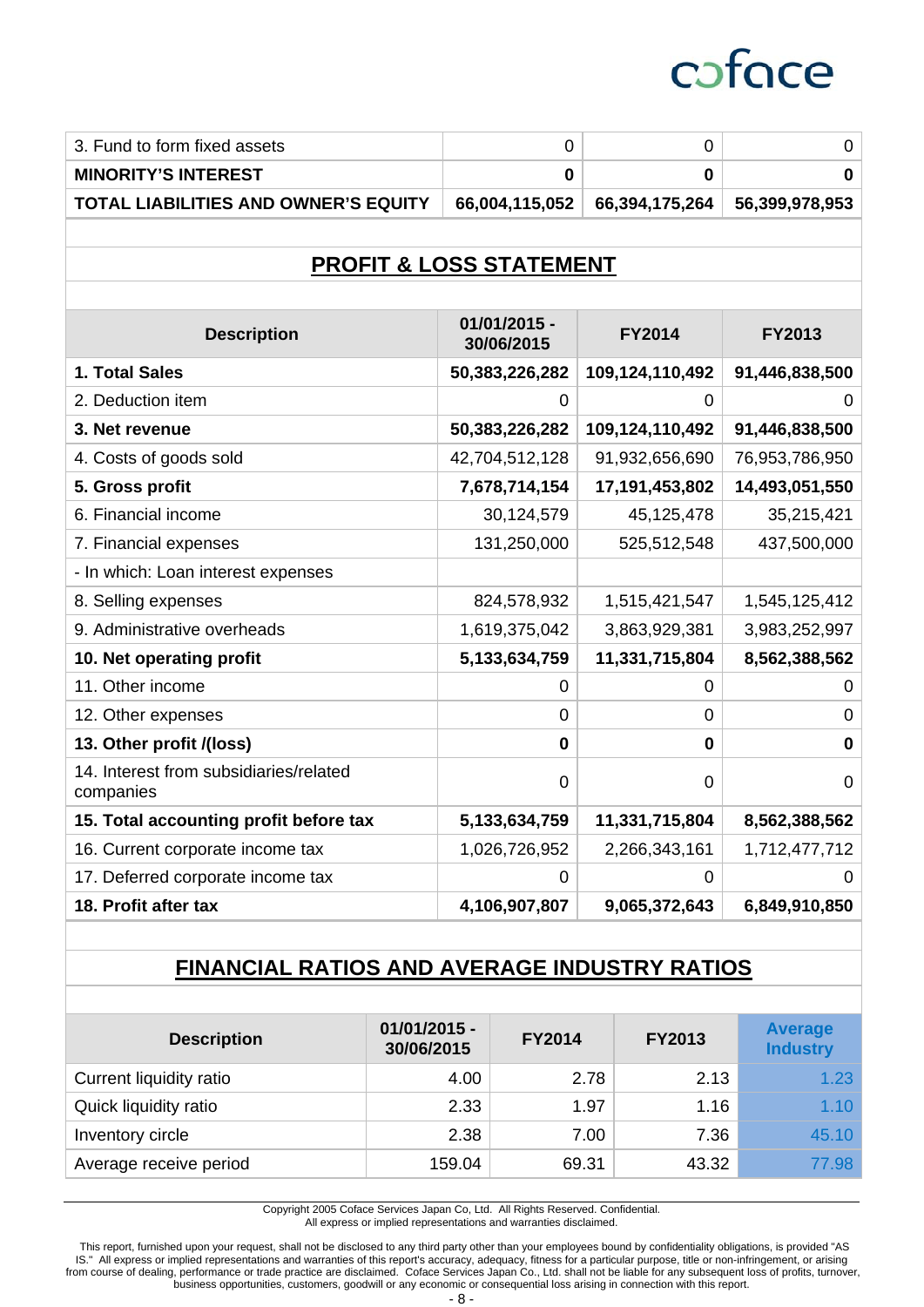| Utilizing asset performance        | 0.76  | 1.78  | 1.91  | 0.81   |
|------------------------------------|-------|-------|-------|--------|
| Liability by total assets          | 16.32 | 22.99 | 25.42 | 63.37  |
| Liability by owner's equity        | 19.50 | 29.86 | 34.09 | 344.43 |
| Ebit / Total assets (ROA)          | 7.78  | 17.07 | 15.18 | 5.72   |
| Ebit / Owner's equity (ROE)        | 9.29  | 22.16 | 20.36 | 19.07  |
| Ebit / Total revenue (NPM)         | 10.19 | 10.38 | 9.36  | 9.23   |
| Gross profit / Total revenue (GPM) | 15.24 | 15.75 | 15.85 | 12.21  |

*Note: The Average Industry was calculated by VietnamCredit based on our own statistical data* 

## **CASH FLOW STATEMENT**

| (Direct method)                                                                       |                            |                  |                     |
|---------------------------------------------------------------------------------------|----------------------------|------------------|---------------------|
| <b>Items</b>                                                                          | 01/01/2015 -<br>30/06/2015 | <b>FY2014</b>    | <b>FY2013</b>       |
| I. Cash flows from operating activities                                               |                            |                  |                     |
| 1. Cash received from customers                                                       | 60,542,154,210             | 108,645,210,000  | 91,446,838,500      |
| 2. Cash paid to suppliers                                                             | 48,273,053,942             | 100,361,135,958  | 84,542,154,970      |
| 3. Cash paid to employees                                                             | -752,703,600               | $-1,445,058,048$ | $-1,805,058,048$    |
| 4. Interest paid                                                                      | $-131,250,000$             | $-525,512,548$   | -437,500,000        |
| 5. Income taxes paid                                                                  | $-2,266,343,161$           | $-1,712,477,712$ | -560,521,547        |
| 6. Other operating cash receipts                                                      | 0                          | 1,475,319,499    | 0                   |
| 7. Other operating payments                                                           | $-9,625,628,977$           | $\mathbf 0$      | 10,204,982,788      |
| Net cash flows from operating activities                                              | $-506,825,470$             | 6,076,345,233    | $-6, 103, 378, 853$ |
| II. Cash flows from investing activities                                              |                            |                  |                     |
| 1. Purchases and construction of fixed assets<br>and other long-term assets           | $\mathbf 0$                | $\mathbf 0$      | $-4,900,098,180$    |
| 2. Gains from disposals and liquidation of fixed<br>assets and other long-term assets | $\overline{0}$             | $\mathbf 0$      | 0                   |
| 3. Loans given and purchases of debt<br>instruments of other entities                 | $\overline{0}$             | $\overline{0}$   | $\overline{0}$      |
| 4. Recovery of loans given and disposals of<br>debt instruments of other entities     | $\overline{0}$             | $\overline{0}$   | $\overline{0}$      |
| 5. Investments into other entities                                                    | $\mathbf 0$                | $\mathbf 0$      | $\mathbf 0$         |
| 6. Withdrawals of investments in other entities                                       | 0                          | $\mathbf 0$      | $\overline{0}$      |
| 7. Receipts of loan interests, dividends and<br>profit shared                         | $\overline{0}$             | $\mathbf 0$      | $\overline{0}$      |
| Net cash flows from investing activities                                              | $\overline{0}$             | $\mathbf 0$      | -4,900,098,180      |
| III. Cash flows from financing activities                                             |                            |                  |                     |

Copyright 2005 Coface Services Japan Co, Ltd. All Rights Reserved. Confidential. All express or implied representations and warranties disclaimed.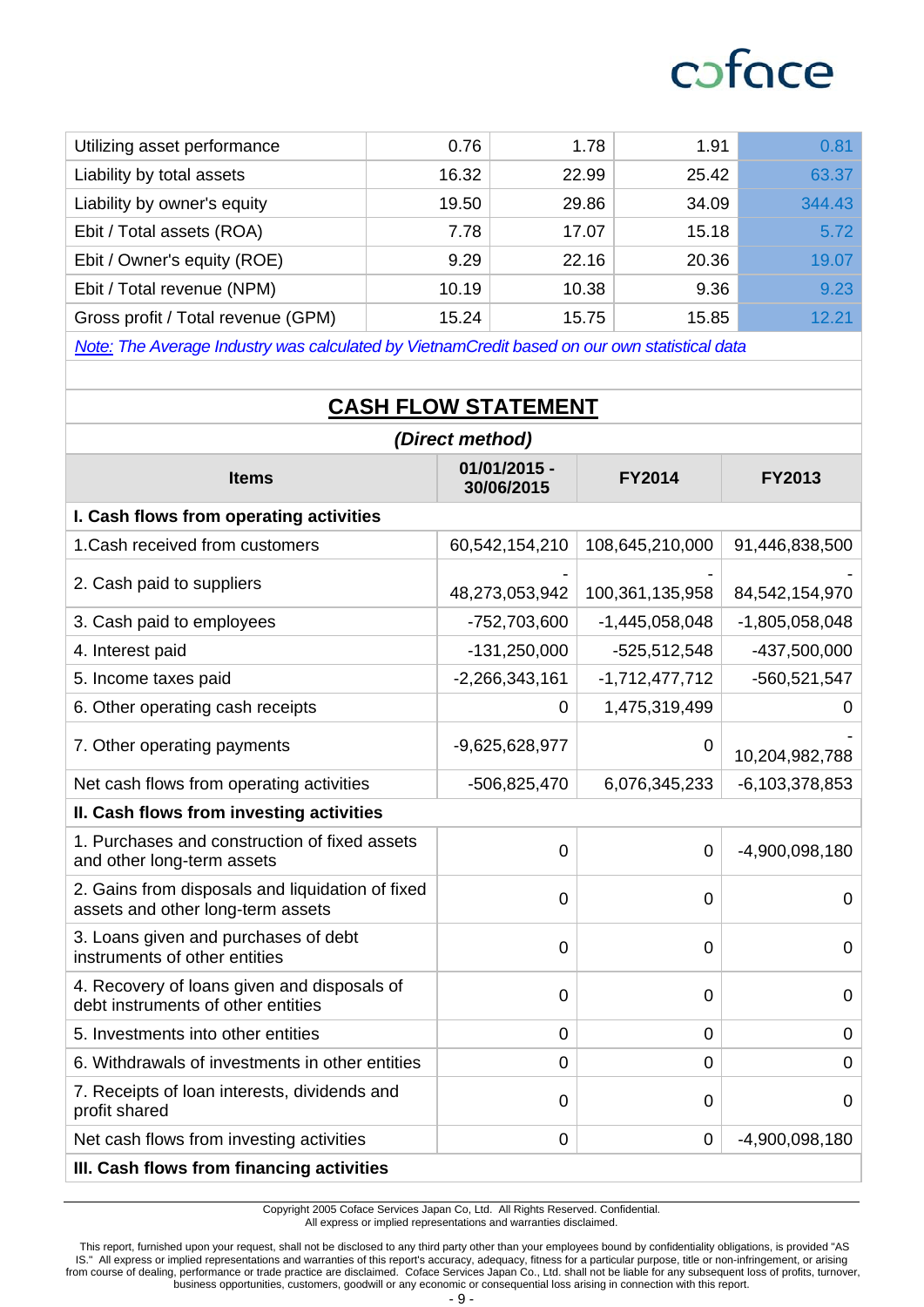| 1. Gains from stock issuance and capital<br>contributions from shareholders          | $\Omega$      | 0                 | 0                |
|--------------------------------------------------------------------------------------|---------------|-------------------|------------------|
| 2. Repayment for capital contributions and re-<br>purchases of stocks already issues | $\Omega$      | 0                 | 0                |
| 3. Short-term and long-term loans received                                           | $\Omega$      | 5,000,000,000     | 10,000,000,000   |
| 4. Loan principal amounts repaid                                                     | 0             | $-10,000,000,000$ | O                |
| 5. Payments for financial leasehold assets                                           | 0             | 0                 | 0                |
| 6. Dividends and profit already paid to the<br>owners                                | $\Omega$      | 0                 | $\Omega$         |
| Net cash flows from financing activities                                             | 0             | $-5,000,000,000$  | 10,000,000,000   |
| Net cash flows during the year                                                       | -506,825,470  | 1,076,345,233     | $-1,003,477,033$ |
| Beginning cash and cash equivalents                                                  | 2,722,344,109 | 1,645,998,876     | 2,649,475,909    |
| Effects of fluctuations in foreign exchange<br>rates                                 | $\Omega$      | 0                 | O                |
| Ending cash and cash equivalents                                                     | 2,215,518,639 | 2,722,344,109     | 1,645,998,876    |
|                                                                                      |               |                   |                  |

### **INDUSTRY DATA**

#### **The subject is classified in: Land transport, transport via railways, via pipeline (Division 49 of ISIC)**

| $\sim$                                                     |                 |            |                       |
|------------------------------------------------------------|-----------------|------------|-----------------------|
| <b>Items</b>                                               | <b>Industry</b> | Percentage | <b>All Industries</b> |
| 1. Annual average capital of enterprises (Bil VND)         | 118,747         | 0.78%      | 15,189,802            |
| 2. Value of fixed asset and long term investment (Bil VND) | 60,067          | 0.99%      | 6,097,088             |
| 3. Net turnover from business of enterprises (Bil VND)     | 109,083         | 0.98%      | 11, 167, 844          |
| 4. Profit before taxes of enterprises (Bil VND)            | $-461$          | $-0.13%$   | 358,825               |
| 5. Number of employees                                     | 286,482         | 2.58%      | 11,084,899            |
| 6. Number of acting enterprises by size of capital (Total) | 11,681          | 3.37%      | 346,777               |
| 6.1 Under 0.5 bil. VND                                     | 305             | 1.71%      | 17,800                |
| 6.2 From 0.5 to under 1 bil. VND                           | 621             | 2.67%      | 23,261                |
| 6.3 From 1 to under 5 bil. VND                             | 6,012           | 4.23%      | 142,124               |
| 6.4 From 5 to under 10 bil. VND                            | 2,523           | 3.80%      | 66,451                |
|                                                            |                 |            |                       |

*Note: \* The data was calculated by VietnamCredit from annual publish of GSO Vietnam* 

## **PAYMENT HISTORY & PERFORMANCE EXPERIENCES**

| <b>Trade Morality</b> | Fair          |
|-----------------------|---------------|
| Liquidity             | High          |
| Payment status        | Above Average |

Copyright 2005 Coface Services Japan Co, Ltd. All Rights Reserved. Confidential. All express or implied representations and warranties disclaimed.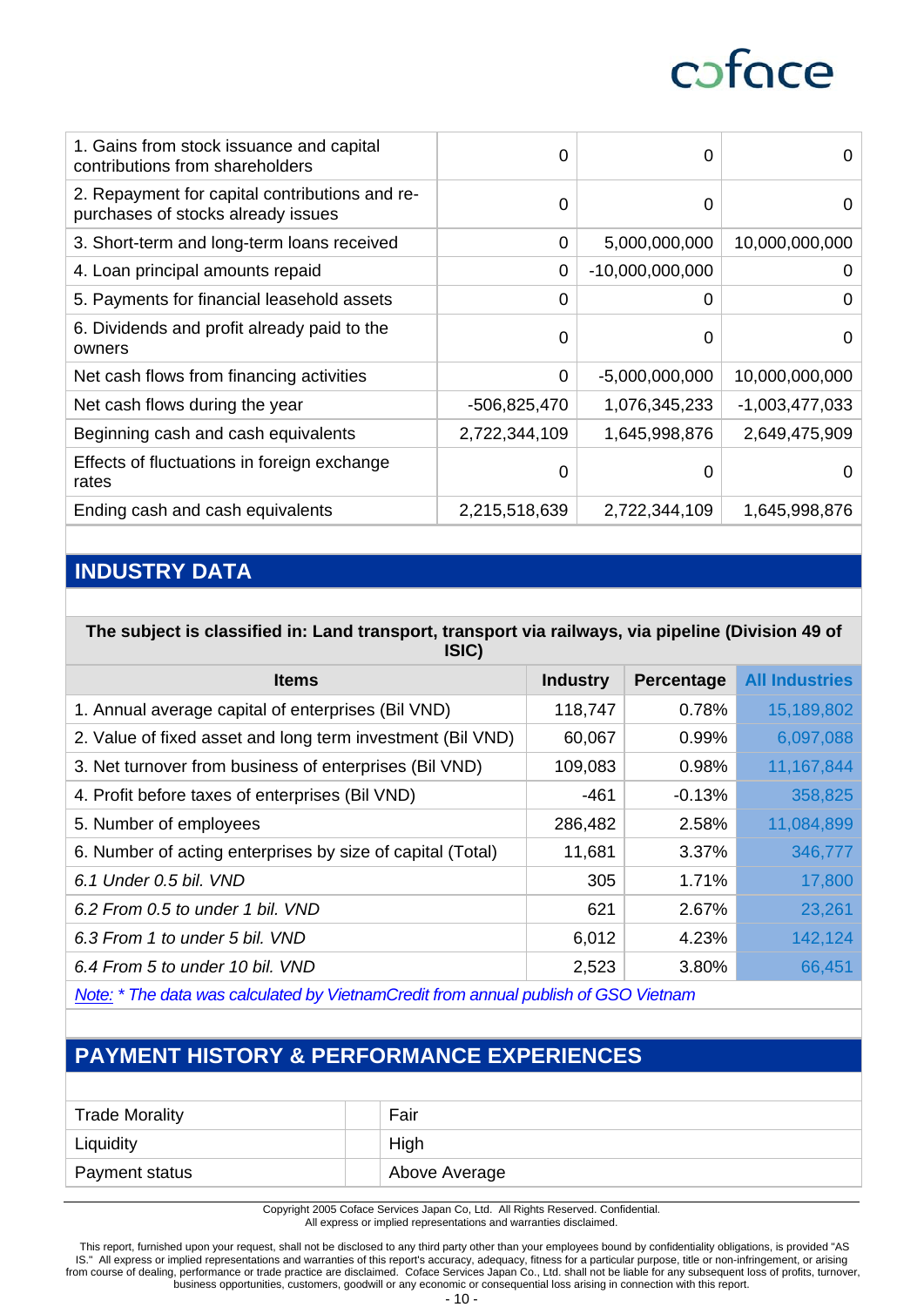| <b>Financial Situation</b><br>Above Average<br>Development trend<br>Positive<br>No Record<br>Litigation data |  |
|--------------------------------------------------------------------------------------------------------------|--|
|                                                                                                              |  |
|                                                                                                              |  |
|                                                                                                              |  |
| No Record<br><b>Bankruptcy</b>                                                                               |  |
| <b>Payment Methods</b><br>$T/T$ , $L/C$                                                                      |  |
| Sale Methods<br>To contracts                                                                                 |  |
| Public opinion<br>Normal                                                                                     |  |

## **RATINGS & CREDIT RECOMMENDATIONS**

| <b>Factor</b>                                         | <b>Criterion</b>                      | <b>Evaluated Score</b> | <b>Total Score</b> |  |  |
|-------------------------------------------------------|---------------------------------------|------------------------|--------------------|--|--|
| <b>Management Factors</b>                             |                                       | <u>16</u>              | $\overline{30}$    |  |  |
|                                                       | Organization                          | 5                      | 10                 |  |  |
|                                                       | <b>Facilities</b><br>$\bullet$        | 6                      | 10                 |  |  |
|                                                       | Management capabilities<br>$\bullet$  | 5                      | 10                 |  |  |
| <b>Financial Factors</b>                              |                                       | 23                     | <u>40</u>          |  |  |
| <b>Other Factors</b>                                  |                                       | <u>13</u>              | 30                 |  |  |
|                                                       | <b>Trademark</b><br>$\bullet$         | 4                      | 10                 |  |  |
|                                                       | Current position in the industry<br>٠ | $\overline{4}$         | 10                 |  |  |
|                                                       | Future prospect<br>٠                  | 5                      | 10                 |  |  |
| <b>Total Evaluated Scores</b>                         |                                       | 52                     | <b>100</b>         |  |  |
| With total scores of 52, the Subject is graded at: BB |                                       |                        |                    |  |  |

## **INTERPRETATION ON THE SCORES**

SC is known as one of member companies of XXXXX. The firm was set up in 2010 by three members of the Director's family: XXXXX. The subject is operating under business code XXXXX with the chartered capital of XXXXX.

Head office of the subject is placed at XXXXX, Vietnam. It has a transaction office besides the head office on the XXXXX, Vietnam. The subject operates in many fields including of transport, logistic, installing of electric system, agriculture, and mining.

Based on financial as above we see that the total assets and the total sales increase from year to year. Looking at the chart as below to see clearly about this.

> Copyright 2005 Coface Services Japan Co, Ltd. All Rights Reserved. Confidential. All express or implied representations and warranties disclaimed.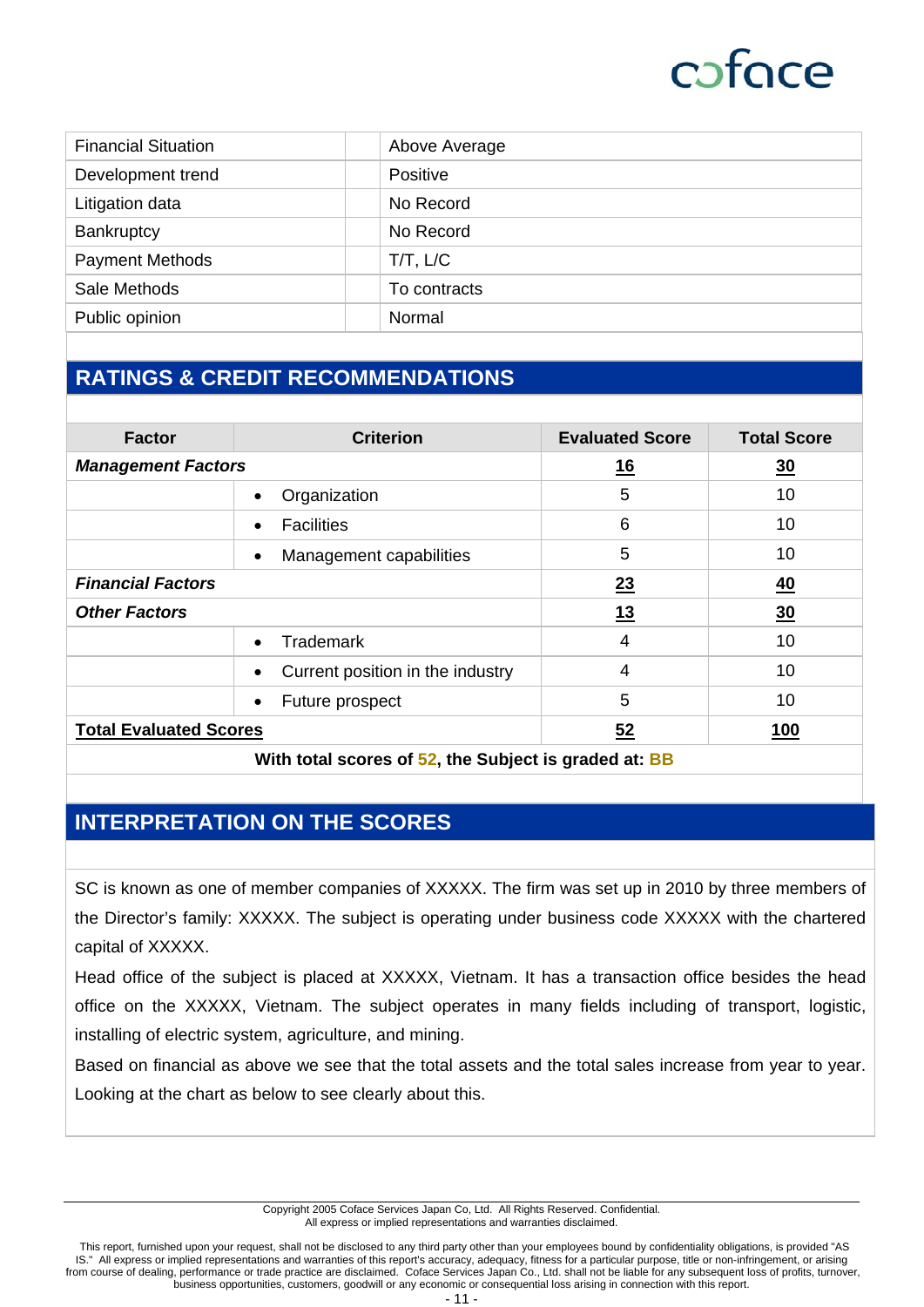

In 2012, the subject's assets were VND 39,398 million and the total sales reached VND 70,178 million. One year later, the assets went up markedly by 43% and the turnover grew by 23%. Coming to 2014, the total assets and the sales continously rose by 18% and 19% in turn. 6 months of year 2015, the subject got VND 50,383 million from business activities, equaled by 46% in all year 2014.

The subject maintains a low rate between the liability and the total assets. The liability only accounted nearly for 23% in the total assets in 2014. This also explained why the liquidity ratios of the subject were much higher than average industry index. The profitability ratios were acceptable.

In general, operation of the subject is positive. The subject can meet all normal business transactions.

### **------------END OF REPORT-------------**

## ------------ **APPENDIX 1** ----------

| <b>VIETNAM CREDIT RATING SCORES</b> |            |                |                                                                                                                                    |  |  |  |  |
|-------------------------------------|------------|----------------|------------------------------------------------------------------------------------------------------------------------------------|--|--|--|--|
|                                     |            |                |                                                                                                                                    |  |  |  |  |
| <b>Score</b>                        | Rating     | <b>Summary</b> | <b>Description</b>                                                                                                                 |  |  |  |  |
| $91 - 100$                          | <b>AAA</b> | Highest        | The company has <b>EXCEPTIONAL STRONG</b> capacity for timely<br>payment of all its financial commitments.                         |  |  |  |  |
| 81-90                               | <b>AA</b>  | Very high      | The company has <b>VERY STRONG</b> capacity to meet its financial<br>commitments but carries a higher risk than AAA companies.     |  |  |  |  |
| $71 - 80$                           | A          | High           | company has <b>STRONG</b> capacity to meet its financial<br>The<br>commitments, but has less stability than higher rated companies |  |  |  |  |

Copyright 2005 Coface Services Japan Co, Ltd. All Rights Reserved. Confidential. All express or implied representations and warranties disclaimed.

 This report, furnished upon your request, shall not be disclosed to any third party other than your employees bound by confidentiality obligations, is provided "AS IS." All express or implied representations and warranties of this report's accuracy, adequacy, fitness for a particular purpose, title or non-infringement, or arising from course of dealing, performance or trade practice are disclaimed. Coface Services Japan Co., Ltd. shall not be liable for any subsequent loss of profits, turnover, business opportunities, customers, goodwill or any economic or consequential loss arising in connection with this report.

- 12 -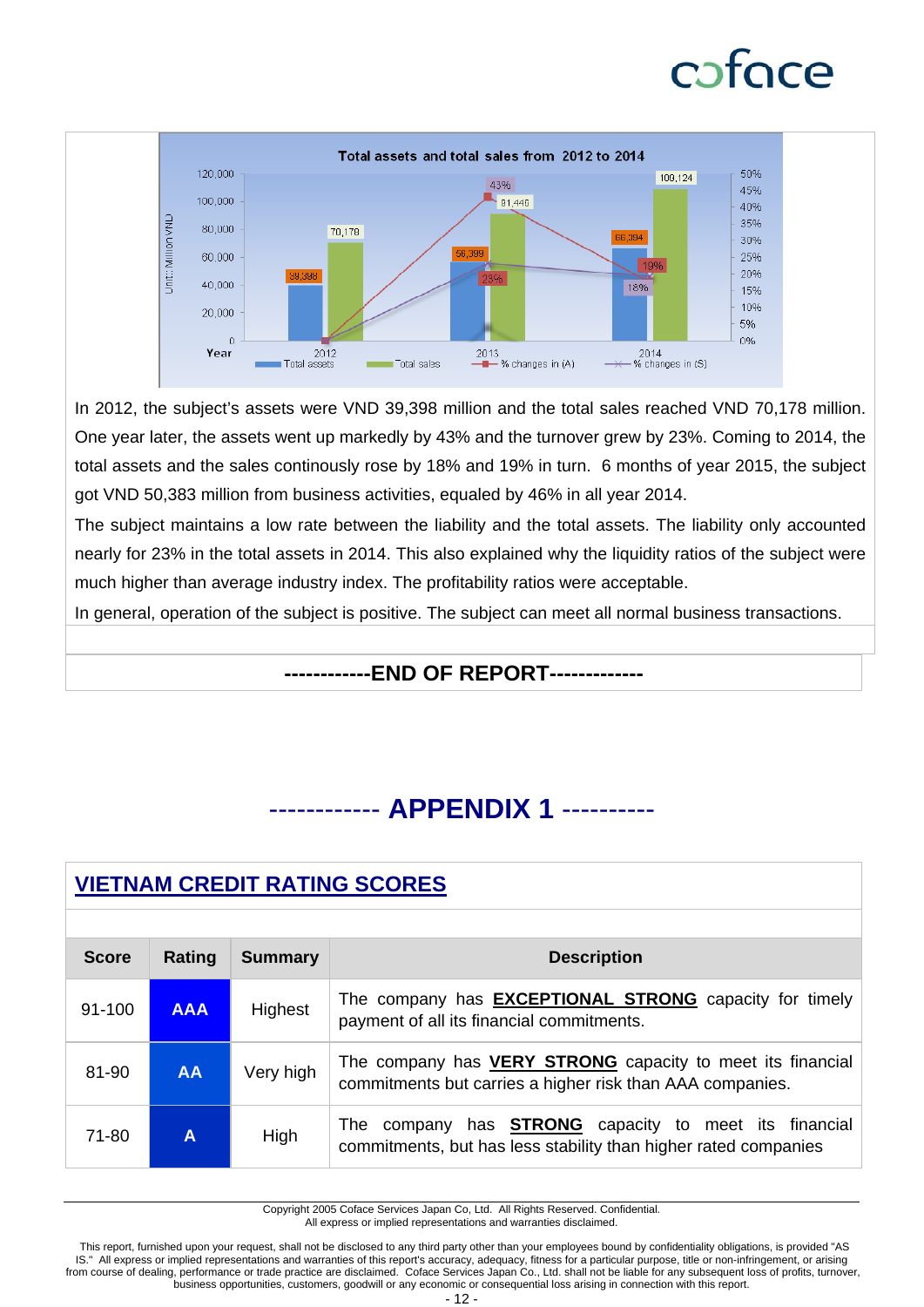

| 61-70     | <b>BBB</b>   | Good                    | company has <b>ADEQUATE</b> capacity to meet financial<br>⊤he<br>commitments but has less stability than higher rated companies. |  |
|-----------|--------------|-------------------------|----------------------------------------------------------------------------------------------------------------------------------|--|
| $51 - 60$ | <b>BB</b>    | Above<br>Average        | The company is expected to be <b>VULNERABLE TO ADVERSE</b><br>changes in circumstances and economic conditions.                  |  |
| 41-50     | B            | Average                 | The company's stability is expected to be <b>IMPAIRED</b> by adverse<br>changes in circumstances and economic conditions.        |  |
| $31 - 40$ | <b>CCC</b>   | <b>Below</b><br>Average | The company's capacity for meeting financial commitments is<br><b>SOLELY RELIANT UPON</b> favorable conditions                   |  |
| $21 - 30$ | cc           | Poor                    | The company manages to operate but posing <b>HIGH</b> default risk.                                                              |  |
| $11 - 20$ | $\mathbf{C}$ | Very Poor               | The company is posing <b>VERY HIGH</b> default risk.                                                                             |  |
| $1 - 10$  | D            | Default                 | The company is <b>DEFAULTED</b>                                                                                                  |  |
|           |              |                         |                                                                                                                                  |  |

## ------------ **APPENDIX 2** ----------

## **ECONOMIC INDICATORS**

|                                            | 2014  | 2013  | 2012  |  |  |  |  |
|--------------------------------------------|-------|-------|-------|--|--|--|--|
| Population (Million person)                | 90,73 | 90    | 88.78 |  |  |  |  |
| Gross Domestic Products (USD billion)      | 184   | 176   | 136   |  |  |  |  |
| GDP Per Capita (USD/person/year)           | 2,028 | 1,960 | 1,540 |  |  |  |  |
| GDP Growth (%)                             | 5.98  | 5.42  | 5.03  |  |  |  |  |
| IV-1 Agriculture, Forestry and Fishing (%) | 3.49  | 2.67  | 2.72  |  |  |  |  |
| IV-2 Industry and Construction (%)         | 7.15  | 5.43  | 5.75  |  |  |  |  |
| IV-3 Trade and Services (%)                | 5.96  | 6.56  | 5.9   |  |  |  |  |
| Graph: Ten years trend of CPI and GDP      |       |       |       |  |  |  |  |

Copyright 2005 Coface Services Japan Co, Ltd. All Rights Reserved. Confidential. All express or implied representations and warranties disclaimed.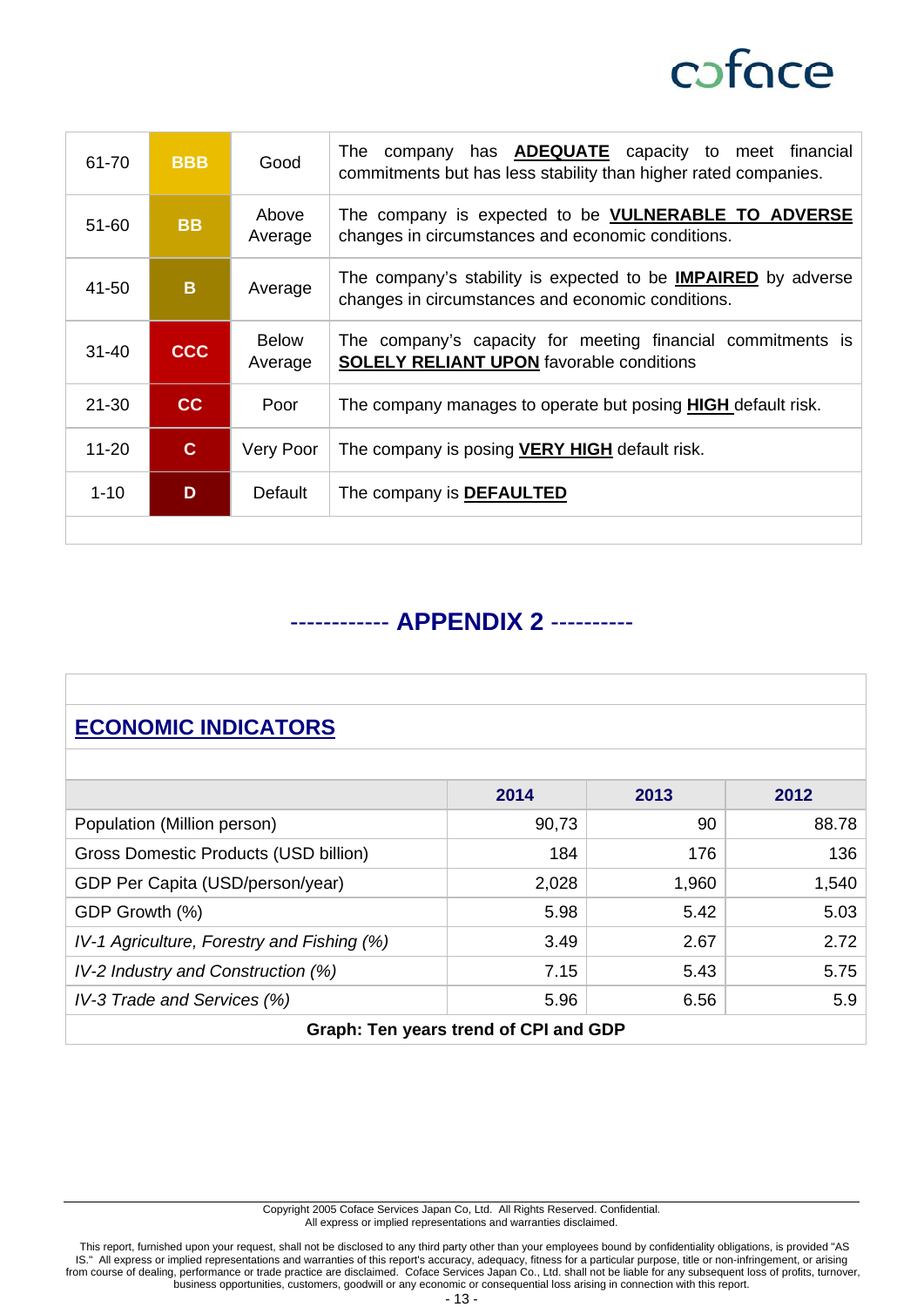# caface



Copyright 2005 Coface Services Japan Co, Ltd. All Rights Reserved. Confidential. All express or implied representations and warranties disclaimed.